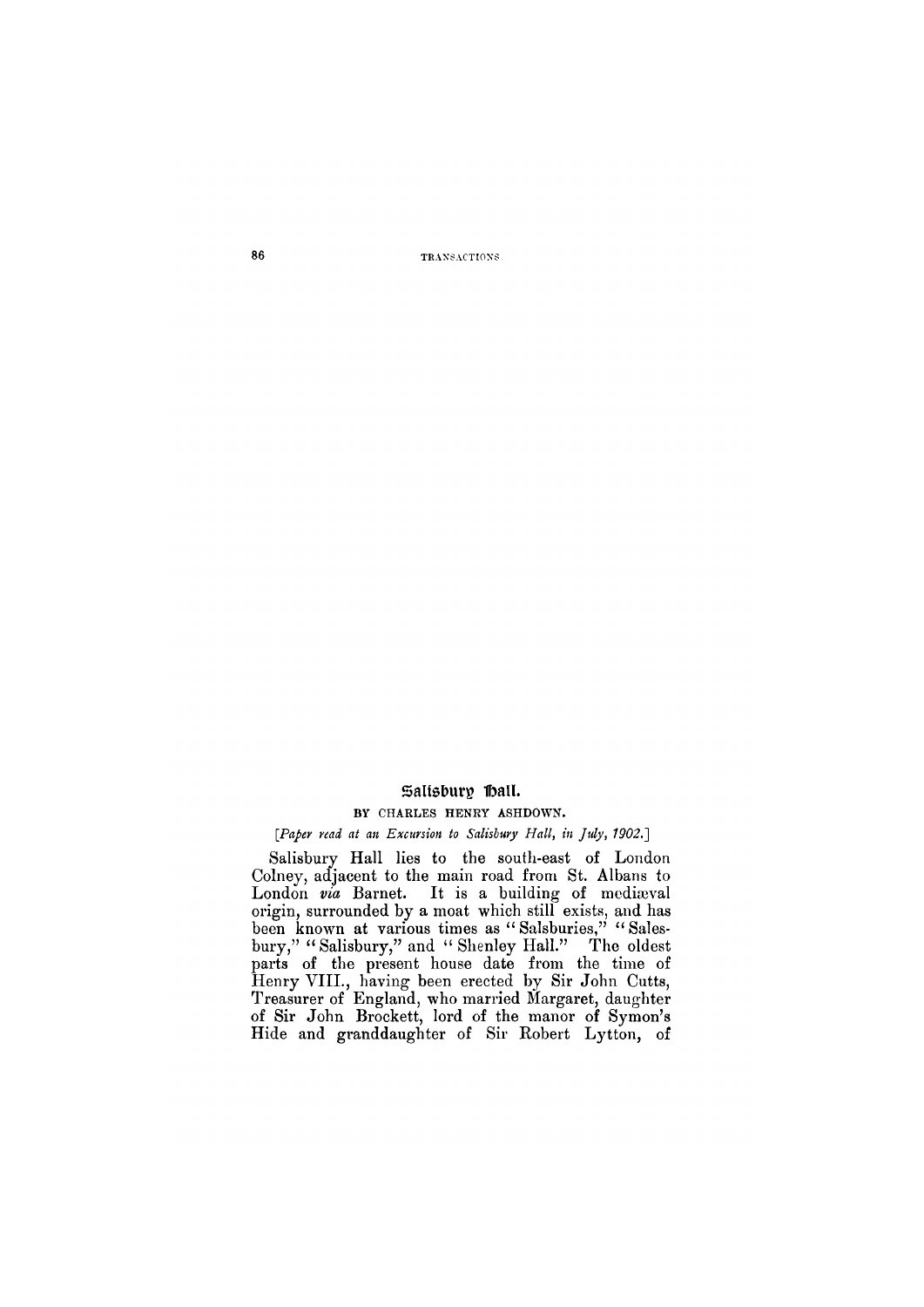### **SALISBURY HALL. 87**

Knebworth. From *c.* 1616 to 1653 the Hall was occupied by Richard Cole, armiger, who is buried, together with Dorothy his wife, in Shenley Church. After the battle of Worcester, in 1651, the fugitive Prince Charles found refuge in the Hall, according to legend, subsequently escaping to Hampshire and Sussex. William Cole succeeded as the tenant until 1668, when it was sold to a Mr. Hoare, who let the Hall to Sir Jeremy Snow, Kt. and Bart., by whom it was occupied until 1702. The latter added very largely to the mansion in 1690, and it is owing to him that it presents a characteristic Stuart appearance.

King Charles II. often visited Sir Jeremy, and, as boon companion, passed considerable time with him. The story is related that, having partaken rather too freely, the old Royalist slapped the King upon the back and invited him to have another bottle. The surprised but good-natured monarch assented, with the trite remark, " A beggar in his cups is as good as a king." Nell Gwynne was a constant visitor. After Sir Jeremy Snow's time, the Snell family occupied the Hall for many years, the last representative leaving it in 1819. Much was then demolished, the Crown Chamber and some parlours disappearing among other portions, and the building became a superior farmhouse. Mr. Joseph Ball, Mr. James Woods, and Mr. William Davenport, have successively occupied the Hall, and it is now in the possession of Mr. Herbert Smith, through whose kindness we have the pleasure of viewing it. In 1884 it was restored as we now see it—the Hall, Great Parlour, Dining Room, Drawing Room, with its Ante-room, and a few other apartments, being the same as when Sir Jeremy Snow lived at the Hall. The walls are of considerable thickness, and reputed to be honeycombed with secret passages. One nook in an upstairs passage, now a cupboard, is stated to have been the hiding-place of Charles, while a hidden chamber in one small bedroom leads up to a so-called priest's hole in the roof. In the entrance-hall are the famous medallions from Sopwell Nunnery, brought hither when that building became uninhabited in the time of Charles II. They have been variously ascribed to Thomas Wolvey, sculptor, who died in 1430,